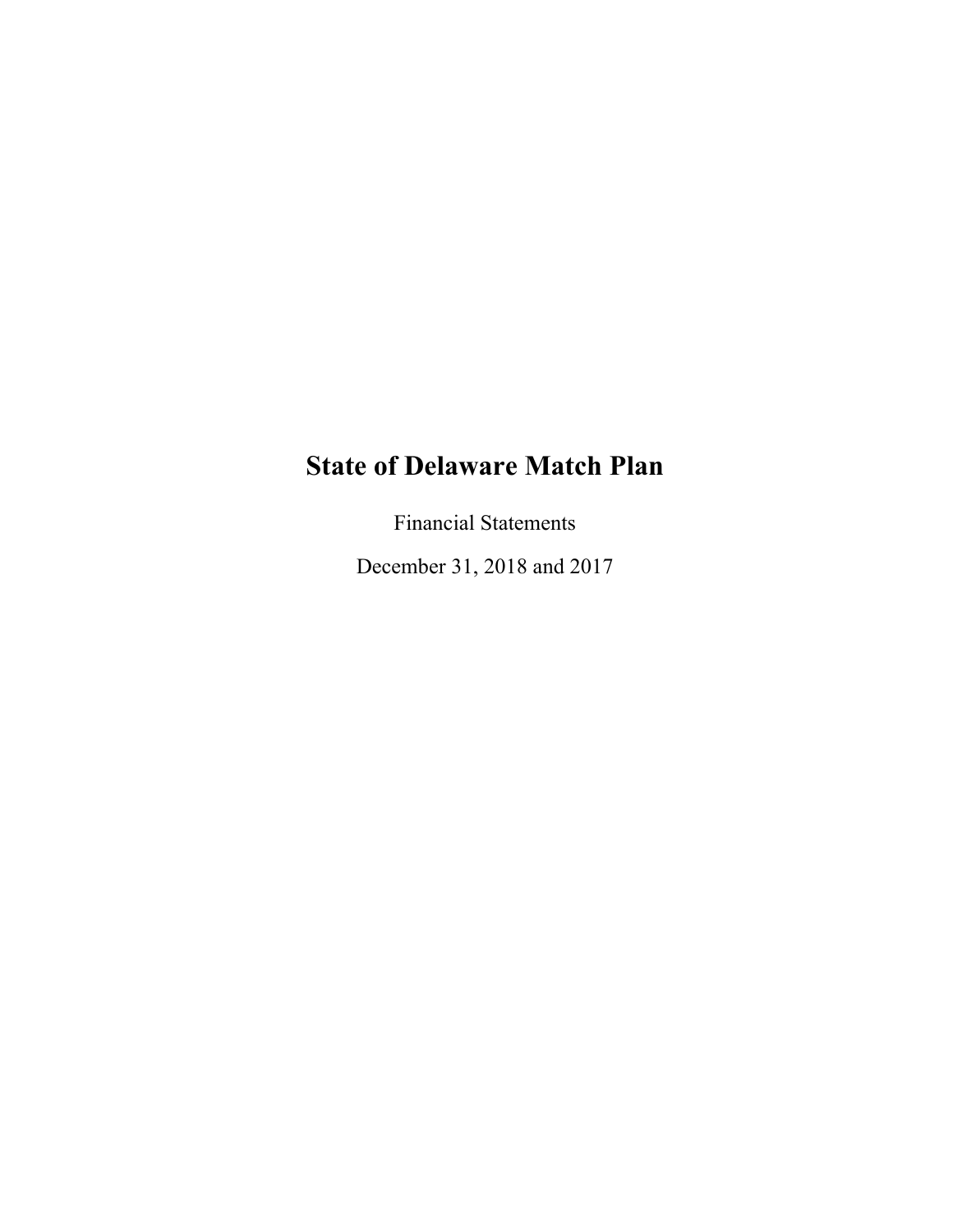Table of Contents December 31, 2018 and 2017

|                                                                                                                                                                                                                          | Page |
|--------------------------------------------------------------------------------------------------------------------------------------------------------------------------------------------------------------------------|------|
| <b>Independent Auditors' Report</b>                                                                                                                                                                                      |      |
| <b>Required Supplementary Information</b>                                                                                                                                                                                |      |
| Management's Discussion and Analysis                                                                                                                                                                                     | 3    |
| <b>Financial Statements</b>                                                                                                                                                                                              |      |
| <b>Statements of Fiduciary Net Position</b>                                                                                                                                                                              | 5    |
| Statements of Changes in Fiduciary Net Position                                                                                                                                                                          | 6    |
| Notes to the Financial Statements                                                                                                                                                                                        | 7    |
| Independent Auditors' Report on Internal Control Over Financial Reporting<br>and on Compliance and Other Matters Based on an Audit of Financial Statements<br>Performed in Accordance with Government Auditing Standards | 16   |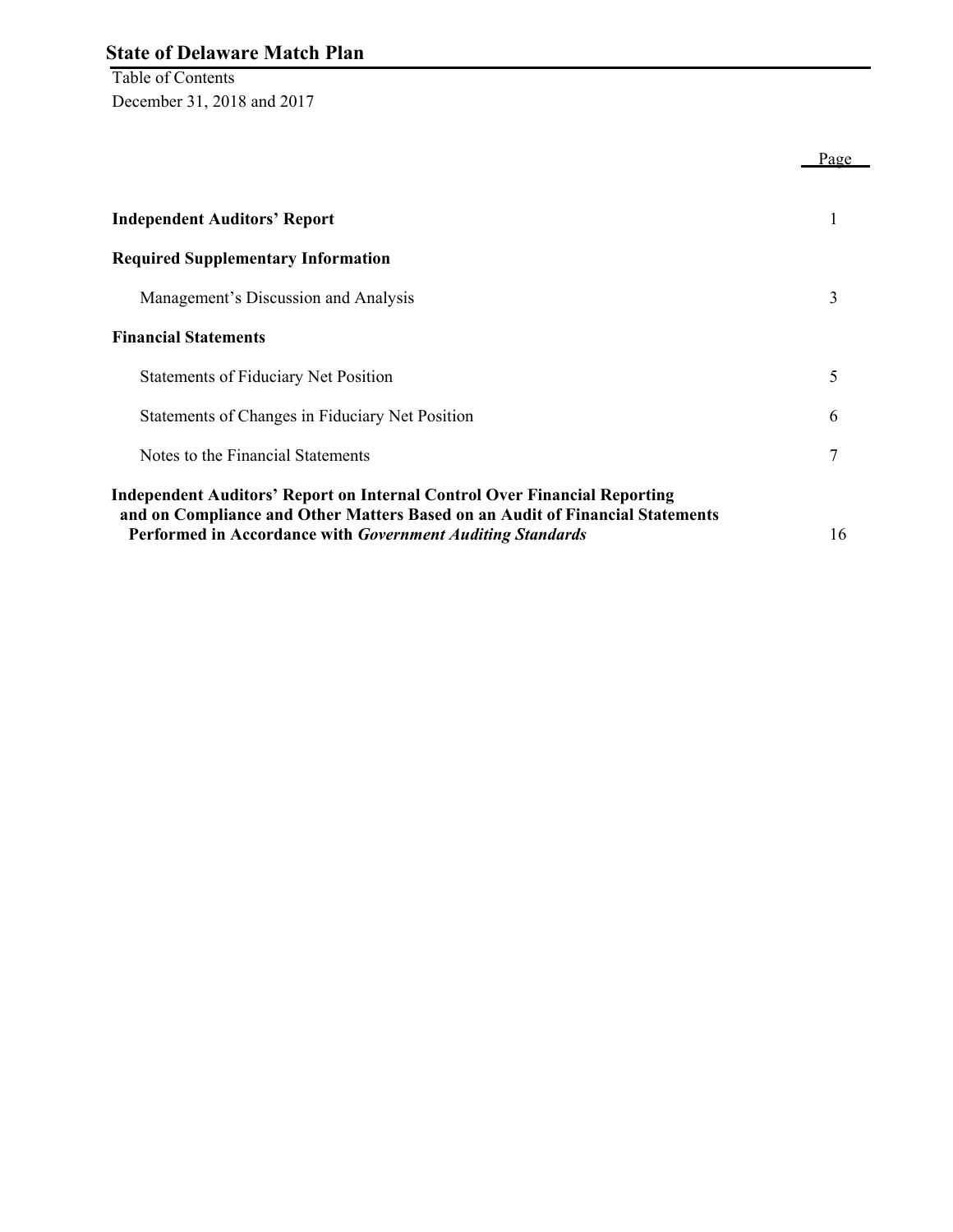

**BELFINT . LYONS . SHUMAN Certified Public Accountants** 

#### www.belfint.com

#### *Independent Auditors' Report*

To the Plans Management Board State of Delaware Match Plan Dover, Delaware

#### *Report on the Financial Statements*

We have audited the accompanying financial statements of State of Delaware Match Plan (Plan), which comprise the statements of fiduciary net position as of December 31, 2018 and 2017, the related statements of changes in fiduciary net position for the years then ended, and the related notes to the financial statements.

#### *Management's Responsibility for the Financial Statements*

Plan management is responsible for the preparation and fair presentation of these financial statements in accordance with accounting principles generally accepted in the United States of America; this includes the design, implementation, and maintenance of internal control relevant to the preparation and fair presentation of financial statements that are free from material misstatement, whether due to fraud or error.

#### *Auditors' Responsibility*

Our responsibility is to express an opinion on the financial statements based on our audits. We conducted our audits in accordance with auditing standards generally accepted in the United States of America and the standards applicable to financial audits contained in *Government Auditing Standards*, issued by the Comptroller General of the United States. Those standards require that we plan and perform the audit to obtain reasonable assurance about whether the financial statements are free from material misstatement.

An audit involves performing procedures to obtain audit evidence about the amounts and disclosures in the financial statements. The procedures selected depend on the auditors' judgment, including the assessment of the risk of material misstatement of the financial statements, whether due to fraud or error. In making those risk assessments, the auditor considers internal control relevant to the Plan's preparation and fair presentation of the financial statements in order to design audit procedures that are appropriate in the circumstances, but not for the purpose of expressing an opinion on the effectiveness of the Plan's internal control. Accordingly, we express no such opinion. An audit also includes evaluating the appropriateness of accounting policies used and the reasonableness of significant accounting estimates made by management, as well as evaluating the overall presentation of the financial statements.

1011 Centre Road • Suite 310 | Wilmington • DE 19805 | Phone: 302.225.0600 | Fax: 302.225.0625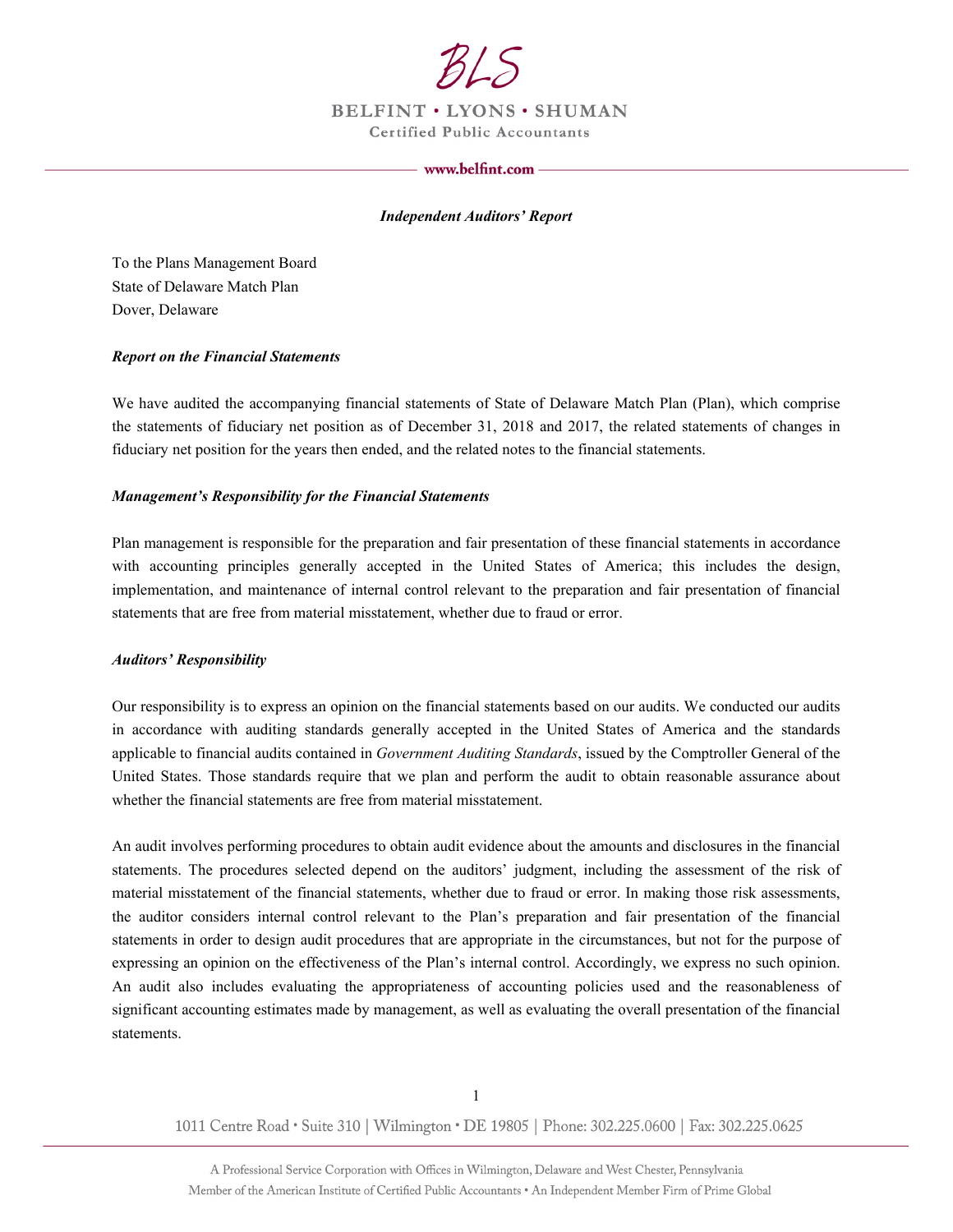To the Plans Management Board State of Delaware Match Plan Dover, Delaware

We believe the audit evidence we have obtained is sufficient and appropriate to provide a basis for our audit opinion.

#### *Opinion*

In our opinion, the financial statements referred to above present fairly, in all material respects, the fiduciary net position of State of Delaware Match Plan as of December 31, 2018 and 2017, and the changes in fiduciary net position for the years then ended in accordance with accounting principles generally accepted in the United States of America.

#### *Other Matters*

#### *Required Supplementary Information*

Accounting principles generally accepted in the United States of America require that the management's discussion and analysis on pages 3 and 4 be presented to supplement the basic financial statements. Such information, although not a part of the basic financial statements, is required by the Governmental Accounting Standards Board, who considers it to be an essential part of the financial reporting for placing the basic financial statements in an appropriate operational, economic, or historical context. We have applied certain limited procedures to the required supplementary information in accordance with auditing standards generally accepted in the United States of America, which consisted of inquiries of management about the methods of preparing the information and comparing the information for consistency with management's responses to our inquiries, the basic financial statements, and other knowledge we obtained during our audit of the basic financial statements. We do not express an opinion or provide any assurance on the information because the limited procedures do not provide us with sufficient evidence to express an opinion or provide any assurance.

#### *Other Reporting Required by Government Auditing Standards*

In accordance with *Government Auditing Standards*, we have also issued our report dated July 17, 2019, on our consideration of State of Delaware Match Plan's internal control over financial reporting and our tests of its compliance with certain provisions of laws, regulations, contracts, and agreements and other matters. The purpose of that report is to describe the scope of our testing of internal control over financial reporting and compliance and the results of that testing, and not to provide an opinion on internal control over financial reporting or on compliance. That report is an integral part of an audit performed in accordance with *Government Auditing Standards* in consideration of State of Delaware Match Plan's internal control over financial reporting and compliance.

Belfint, Lyons & Shuman, P.A.

July 19, 2019 Wilmington, Delaware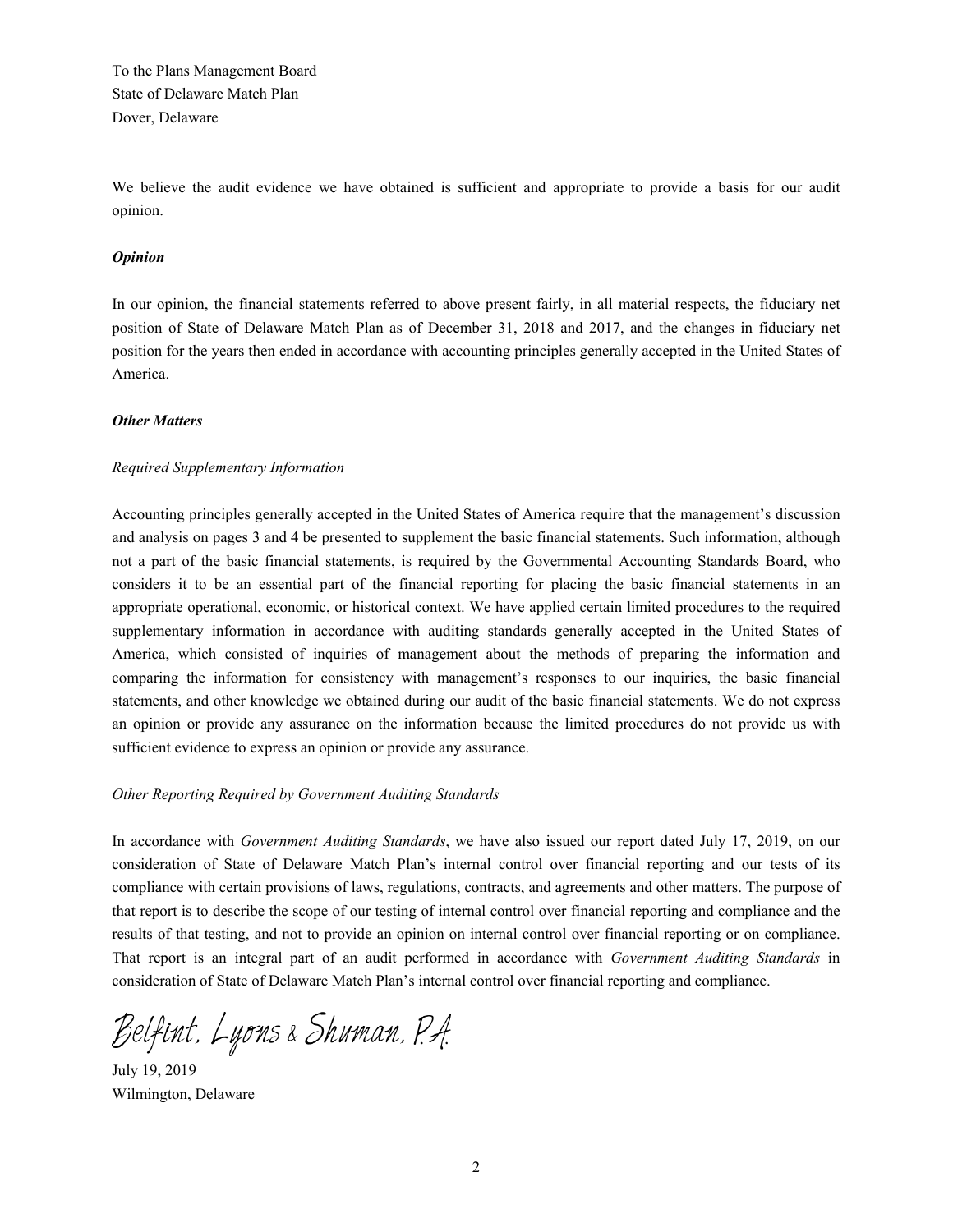Management's Discussion and Analysis December 31, 2018, 2017, and 2016

This discussion and analysis of State of Delaware Match Plan's (the "Plan") financial performance provides an overview of the Plan's financial activities for the years ended December 31, 2018, 2017, and 2016. Please read this section in conjunction with the Plan's financial statements which follow this section.

# **Financial Highlights**

- Fiduciary net position restricted for pensions decreased by \$2.0 million during 2018 from \$22.2 million at December 31, 2017 to \$20.2 million at December 31, 2018. This decrease was primarily due to net depreciation of investments and distributions in the Plan being greater than earnings during 2018. Fiduciary net position restricted for pensions increased by \$2.1 million during 2017 from \$20.1 million at December 31, 2016 to \$22.2 million at December 31, 2017. This increase was primarily due to earnings being greater than distributions from the Plan during 2017. There were no participant or employer contributions that affected fiduciary net position restricted for pensions in December 31, 2018 and \$1,900 in participant rollover contributions in December 31, 2017.
- There were no employer contributions for the years ended December 31, 2018, 2017, and 2016. There were approximately 9,700, 10,100, and 10,500 participants with account balances as of December 31, 2018, 2017, and 2016, respectively.
- The Plan does not allow participant contributions other than rollover contributions from the trustee of another plan qualified under Internal Revenue Code Section 401(a). Rollover contributions were approximately \$0, \$1,900, and \$32,500 for the years ended December 31, 2018, 2017, and 2016, respectively. Changes in the amount of rollovers from year to year vary greatly and are the direct result of changes in the number of individuals performing these transactions.
- Net investment income (loss) decreased to approximately (\$829,000) in 2018 from \$3.3 million in 2017. Fluctuations in income (loss) are primarily due to changes in the funds offered by the Plan, changes in interest rates for fixed earnings investments, as well as fluctuations in the financial market from year to year.
- Distributions paid to participants were \$1.1 million, \$1.1 million, and \$2.5 million for the years ended December 31, 2018, 2017, and 2016, respectively. Fluctuations in the amount of distributions paid from year to year are primarily due to changes in the number of participants and beneficiaries receiving eligible distributions per year as well as the size of their account balances, which does not have to be consistent. There were approximately 700, 700, and 800 individuals who received a distribution from the Plan during the years ended December 31, 2018, 2017, and 2016, respectively.
- Administrative expenses were approximately \$80,000, \$79,000, and \$23,000 for the years ended December 31, 2018, 2017, and 2016, respectively. Fluctuations in these fees are the result of different arrangements with the service providers, as well as assets held by the Plan, which is charged an asset based fee and the number of transactions charged directly to participant accounts. Certain administrative amounts were netted against earnings in 2016.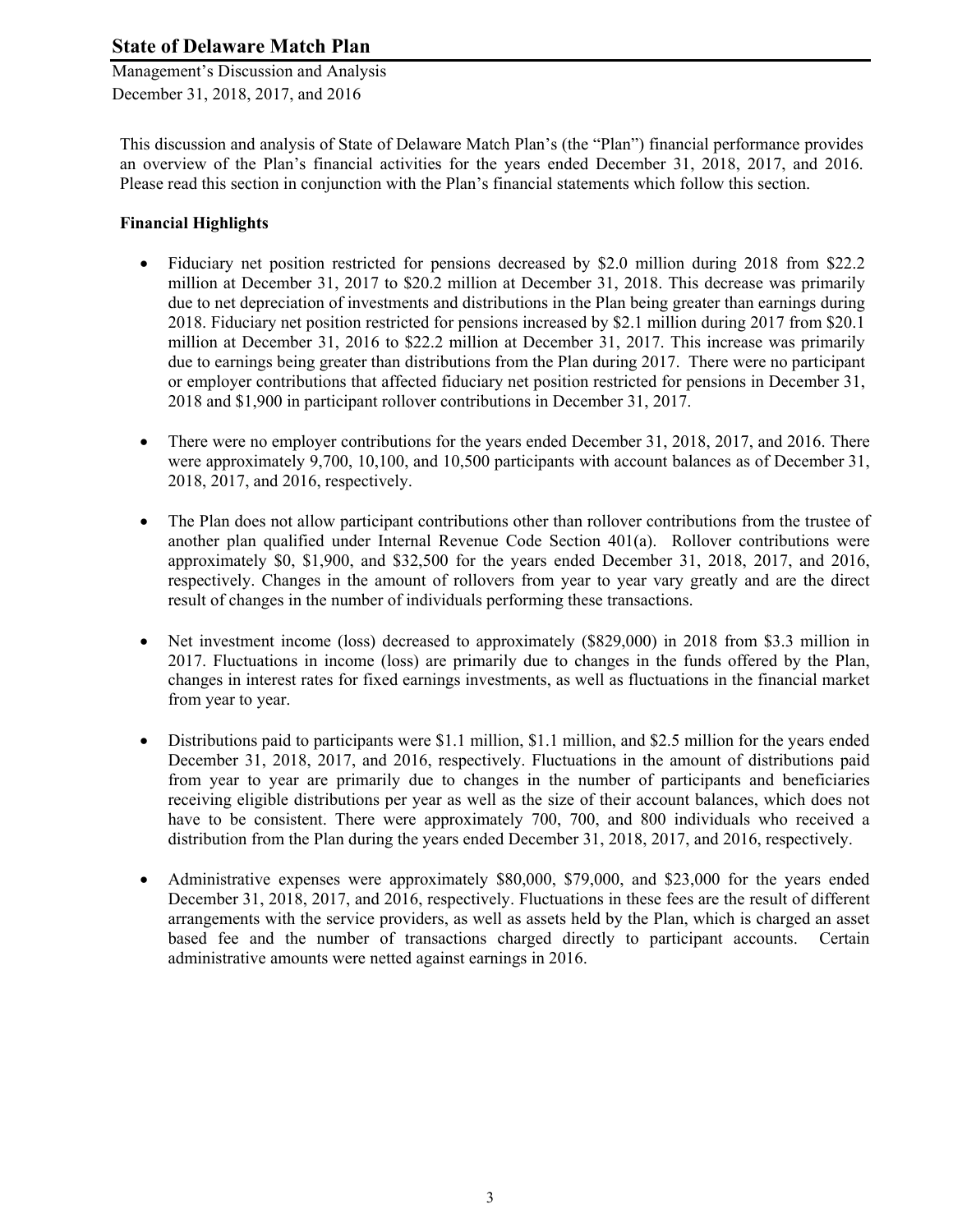Management's Discussion and Analysis December 31, 2018, 2017, and 2016

## **Overview of the Financial Statements**

This financial report consists of the statements of fiduciary net position and the statements of changes in fiduciary net position. These statements provide information about the financial position and activities of the Plan as a whole. The notes to financial statements provide additional information that is essential to a full understanding of the financial statements. The notes are an integral part of the financial statements and include detailed information not readily evident in the basic financial statements.

The following analysis focuses on fiduciary net position restricted for pensions (Table 1) and changes in fiduciary net position (Table 2):

# **2018 2017 2016 Fiduciary Net Position Restricted for Pensions**

**Table 1** 

| Assets:<br>Investments                                | \$20,214,586 | \$22,206,747 | \$20,090,421 |
|-------------------------------------------------------|--------------|--------------|--------------|
| Liabilities:<br><b>Accrued Expenses Payable</b>       | 35,029       |              |              |
|                                                       |              |              |              |
| <b>Fiduciary Net Position Restricted for Pensions</b> | \$20,179,557 | \$22,206,747 | \$20,090,421 |

# **Table 2 Changes in Fiduciary Net Position**

|                                              | 2018        |             | 2016         |
|----------------------------------------------|-------------|-------------|--------------|
| Additions:                                   |             |             |              |
| Transfers into Plan (Rollovers)              | \$          | \$<br>1,863 | 32,519<br>\$ |
| Net Investment Income (Loss)                 | (828, 547)  | 3,270,311   | 1,250,915    |
| Deductions:                                  |             |             |              |
| Benefits Paid to Participants                | 1,119,107   | 1,076,822   | 2,487,821    |
| <b>Administrative Expenses</b>               | 79,536      | 79,026      | 22,562       |
| Changes in Fiduciary Net Position Restricted | (2,027,190) | \$2,116,326 | (1,226,949)  |
| for Pensions                                 |             |             |              |

#### **Financial Contact**

The Plan's financial statements are designed to present users with a general overview of the Plan's finances and to demonstrate the trustee's accountability. If you have questions about the report or need additional financial information, contact the Director of Contributions and Plans Management of State of Delaware Match Plan at 820 Silver Lake Boulevard, Dover, Delaware 19904-2464.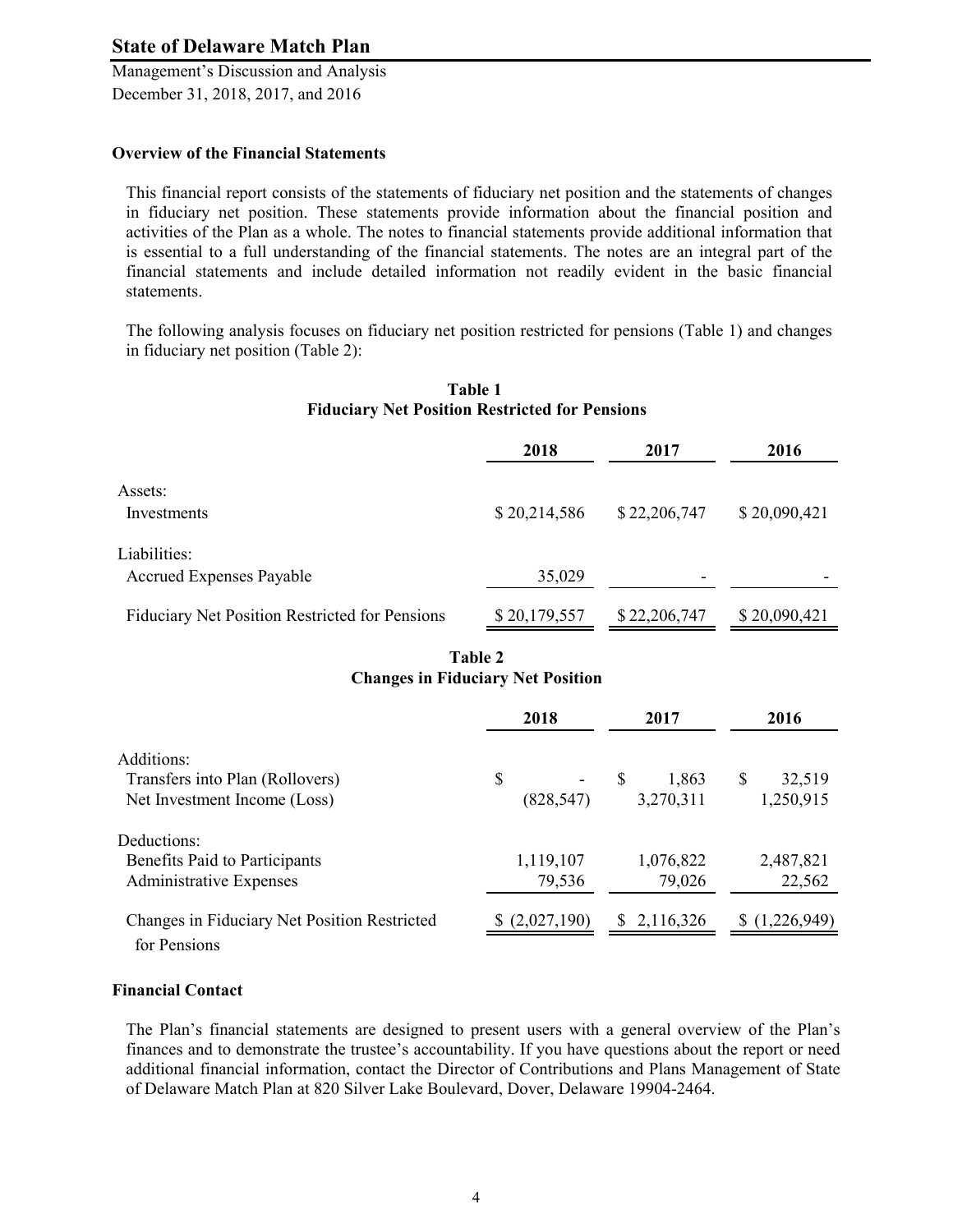Statements of Fiduciary Net Position December 31, 2018 and 2017

| Assets                                                       | 2018                    | 2017                    |
|--------------------------------------------------------------|-------------------------|-------------------------|
| Investments, at Fair Value<br>Investments, at Contract Value | \$20,001,984<br>212,602 | \$22,016,465<br>190,282 |
| <b>Total Assets</b>                                          | 20,214,586              | 22,206,747              |
| Liabilities                                                  |                         |                         |
| <b>Accrued Expenses Payable</b>                              | 35,029                  |                         |
| <b>Fiduciary Net Position Restricted for Pensions</b>        | \$20,179,557            | \$22,206,747            |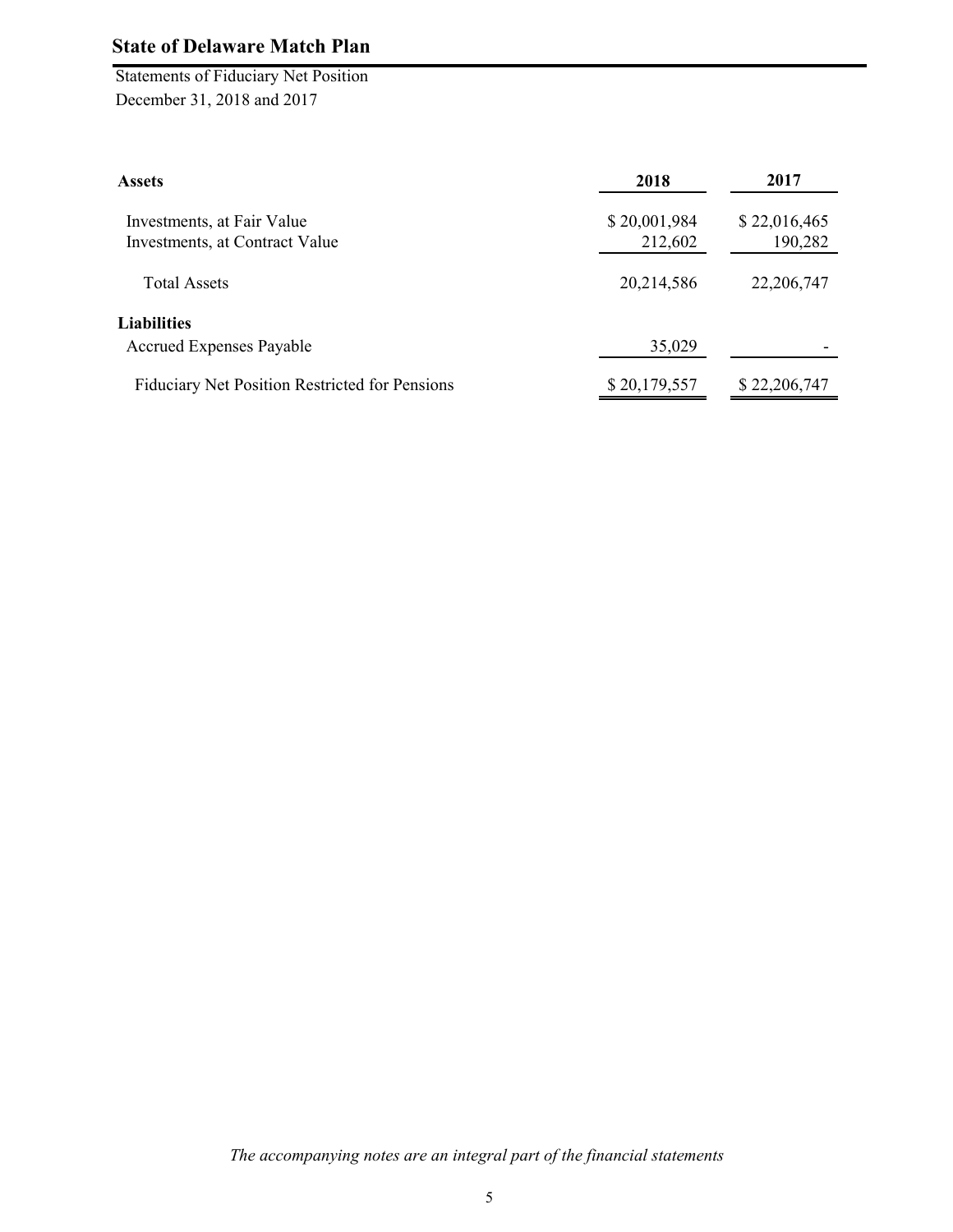Statements of Changes in Fiduciary Net Position December 31, 2018 and 2017

| <b>Additions</b>                                                                         | 2018              | 2017                       |
|------------------------------------------------------------------------------------------|-------------------|----------------------------|
| Investment Income (Loss)<br>Net Appreciation (Depreciation) in Fair Value of Investments | (1,713,907)<br>\$ | <sup>\$</sup><br>2,655,776 |
| <b>Interest and Dividends</b>                                                            | 874,901           | 597,874                    |
| Revenue Credit                                                                           | 10,459            | 16,661                     |
| Net Investment Income (Loss)                                                             | (828, 547)        | 3,270,311                  |
| Contributions                                                                            |                   |                            |
| Rollover                                                                                 |                   | 1,863                      |
| <b>Total Additions</b>                                                                   | (828, 547)        | 3,272,174                  |
| <b>Deductions</b>                                                                        |                   |                            |
| Benefits Paid to Participants                                                            | 1,119,107         | 1,076,822                  |
| Administrative Expenses                                                                  | 79,536            | 79,026                     |
| <b>Total Deductions</b>                                                                  | 1,198,643         | 1,155,848                  |
| Net Increase (Decrease) in Fiduciary Net Position                                        | (2,027,190)       | 2,116,326                  |
| <b>Fiduciary Net Position Restricted for Pensions</b>                                    |                   |                            |
| Beginning of Year                                                                        | 22,206,747        | 20,090,421                 |
| End of Year                                                                              | 20,179,557        | 22,206,747                 |

*The accompanying notes are an integral part of the financial statements*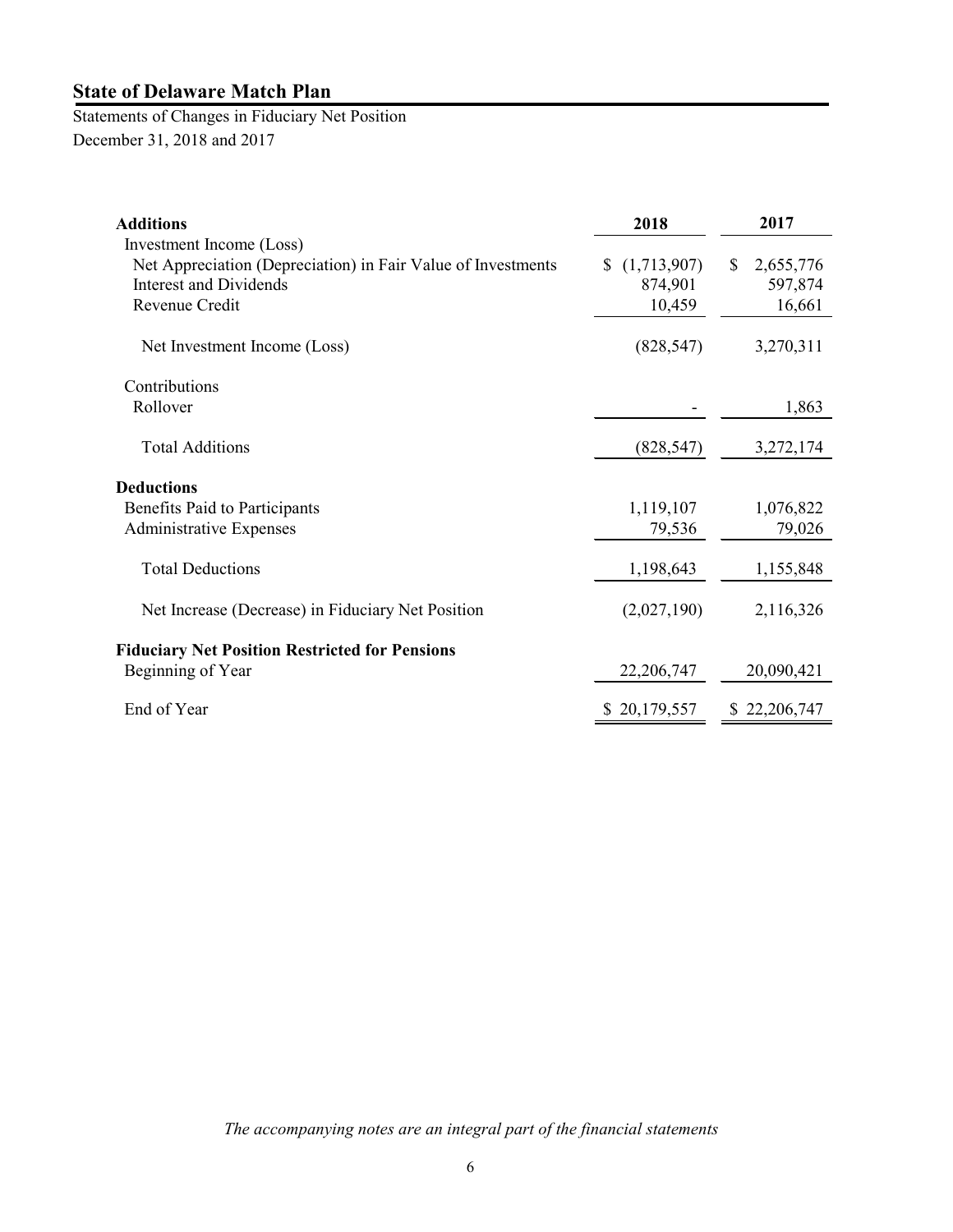# **1. Description of the Plan**

The following description of State of Delaware Match Plan (the "Plan") provides only general information. Participants should refer to the plan document for a more complete description of the Plan's provisions. Participants may also find more information at https://treasurer.delaware.gov/deferredcompensation-plans/.

# **General**

Delaware Code Title 29, Part V, Chapter 60A ("Code") sets forth the requirements for deferred compensation programs for public officers and employees of the State of Delaware ("State"). The purpose of Chapter 60A is to create a vehicle through which all employees of the State may, on a voluntary basis, provide for additional retirement income security. The Code gives authority to the Plans Management Board, which is responsible for oversight of the Plan. Section 6060 of the Code authorizes the Plans Management Board to establish the Plan pursuant to Section 401(a) of the Internal Revenue Code ("IRC").

The Plan is a defined contribution plan, under Section 401(a) of the IRC, covering any individual who is employed by the State, including elected or appointed officials, and who received compensation wholly or in part directly from the State Treasury or from the Treasury through an agency within the State that is wholly or in part supported by the State. The Plan does not cover individuals hired on a temporary basis or as consultants. Under the Plan's provisions, employees of the State are eligible to participate in the Plan provided they are enrolled in the Deferred Compensation Plan and have made salary reduction contributions for six months.

# **Contributions**

Section 6061 of the Code establishes the employer contribution to participants. Commencing January 1, 2001, and each pay period thereafter, the State would contribute \$10 per pay period to each participant who made a deferral into the Deferred Compensation Plan. Modifications of the matching contribution amount per pay period, formula to determine the match, number of pay periods per year to be matched, and other fiscal and operational aspects of the Plan are contingent upon funding by the State of Delaware General Assembly and may be administered through rules and regulations promulgated by the Plans Management Board and pursuant to IRC Section 401(a). Senate Bill No. 300 suspended funding by the State effective July 1, 2008. Participants may also contribute amounts representing distributions from other qualified defined benefit or defined contribution plans (rollover). Otherwise, participants do not make any contributions to the Plan.

Participants direct the investment of all contributions into various investment options offered by the Plan. Contributions are subject to certain limitations.

# **Participant Accounts**

Each participant's account is credited with the State's contribution and allocations of plan earnings and charged with an allocation of administrative expenses. Allocations are based on participant earnings, specific transactions, or account balances, as previously defined above. The benefit to which a participant is entitled is the benefit that can be provided from the participant's vested account.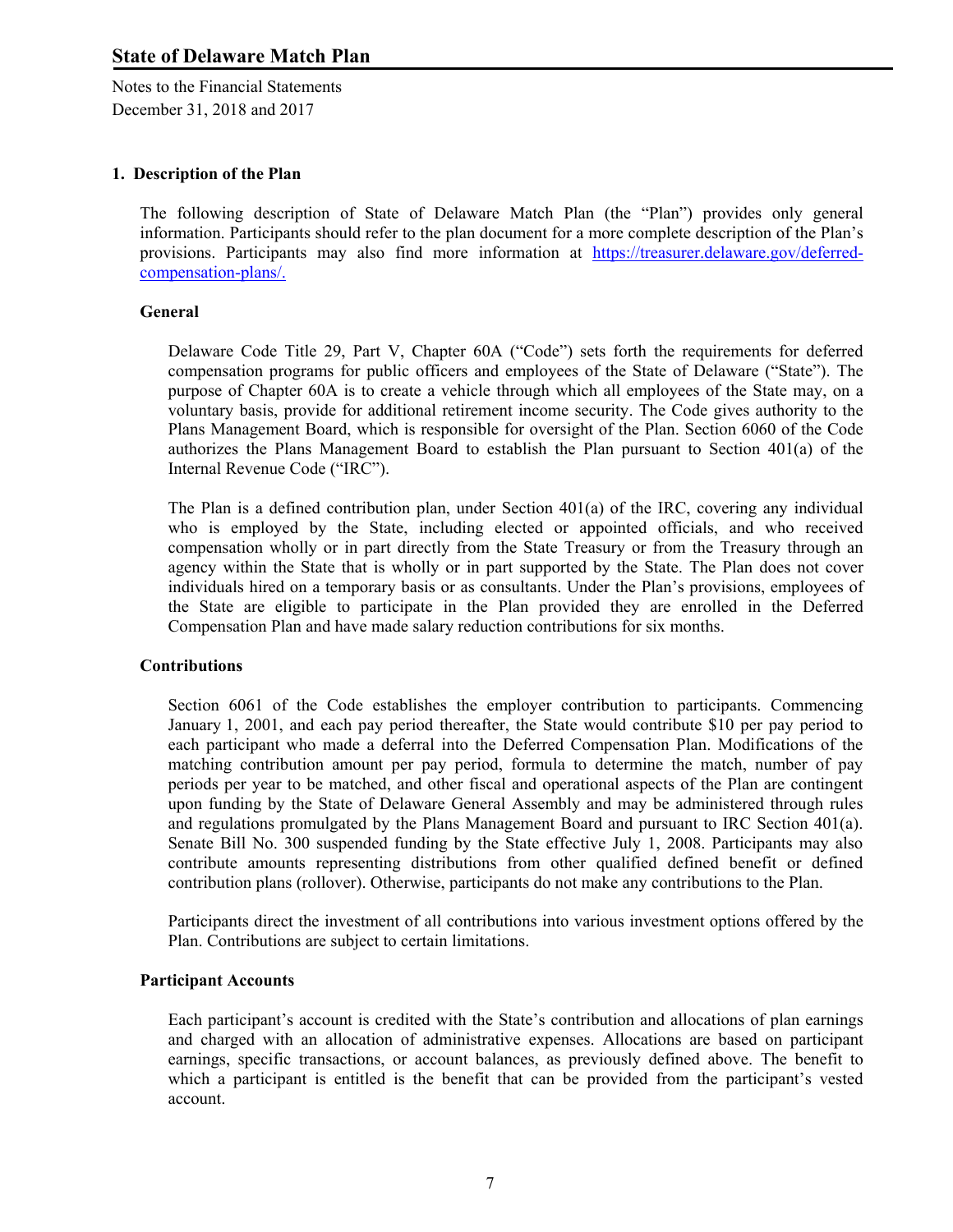Notes to the Financial Statements December 31, 2018 and 2017

# **1. Description of the Plan - Continued**

## **Participant Accounts - Continued**

Employees electing to participate in the Plan may contribute to a group annuity contract offering administered by Voya Retirement Insurance and Annuity Company, a pooled separate account, various publicly traded mutual funds, and a self-directed brokerage account.

# **Vesting**

Participants are immediately vested in the State's contributions plus actual earnings thereon.

### **Payment of Benefits**

Upon termination of service due to death, disability, retirement, or other reasons, a participant will receive either a lump-sum amount equal to the value of the participant's vested interest in his or her account, periodic payments, or an annuity.

A participant may elect, at such time as he or she is otherwise entitled to a distribution, to transfer part or all of the account to purchase service credit under a defined benefit plan maintained by the State that permits the acceptance of such plan-to-plan transfers.

# **2. Summary of Significant Accounting Policies**

#### **Financial Statement Presentation and Basis of Accounting**

The Governmental Accounting Standards Board (GASB) issues regulatory guidance defining generally accepted accounting principles for state and local governments in the United States. The accompanying financial statements of the Plan have been prepared in conformity with accounting principles generally accepted in the United States (U.S. GAAP) as prescribed by GASB. Any reference to U.S. GAAP in the financial statements and the related disclosures refers to standards established by GASB.

The financial statements of the Plan are prepared on the accrual basis of accounting using the economic resources measurement focus.

#### **Use of Estimates**

The preparation of financial statements in conformity with accounting principles generally accepted in the United States of America requires management to make estimates and assumptions that affect the reported amounts of assets and liabilities and changes therein, and disclosures of contingent assets and liabilities. Actual results could differ from those estimates.

#### **Investment Valuation and Income Recognition**

Investments are reported at fair value (except for fully benefit-responsive investment contracts which are reported at contract value). Fair value is the price that would be received for the sale of an asset or paid for the transfer of a liability in an orderly transaction between market participants at the measurement date.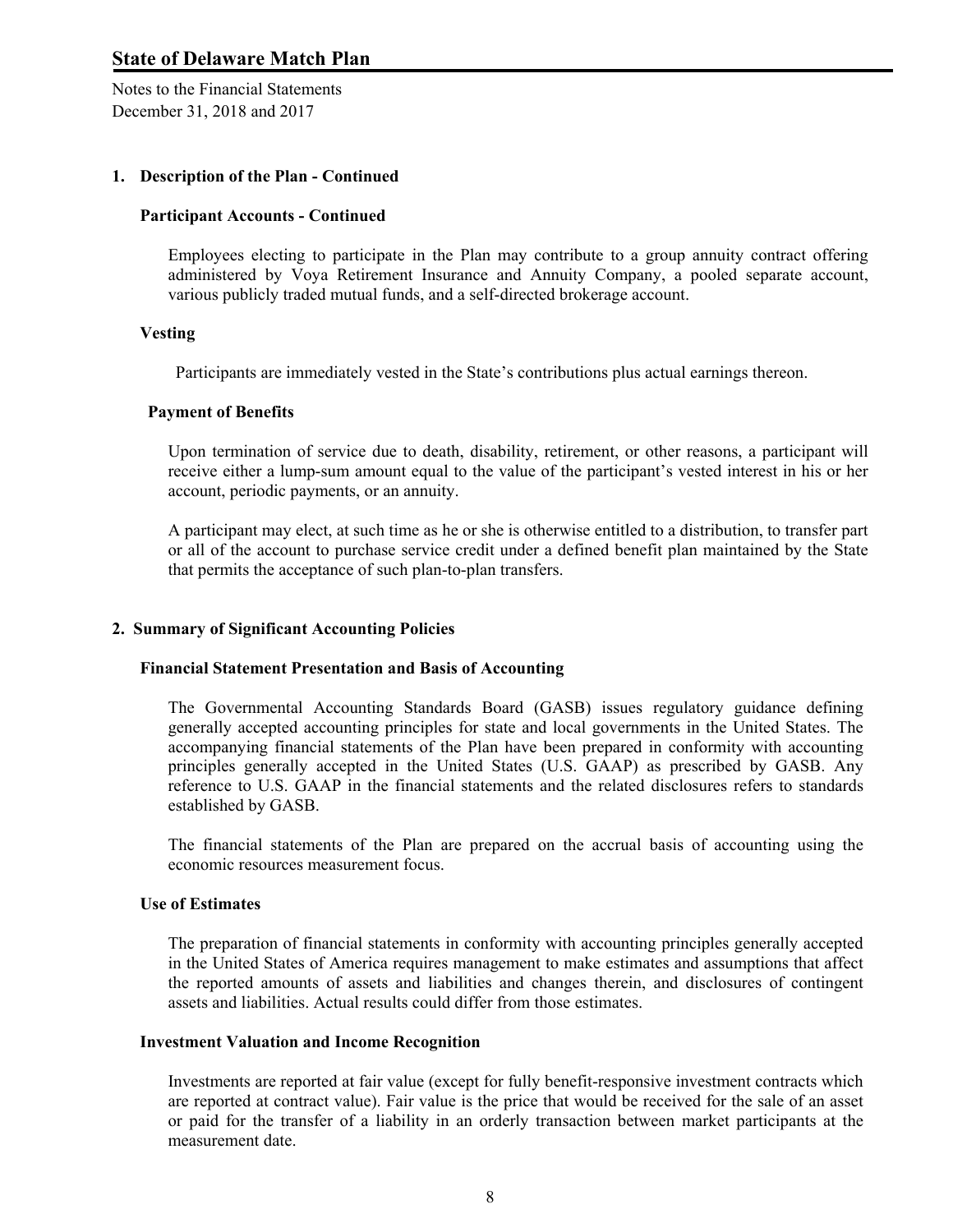Notes to the Financial Statements December 31, 2018 and 2017

# **2. Summary of Significant Accounting Policies - Continued**

### **Investment Valuation and Income Recognition - Continued**

The Voya Fixed Plus Account III (Account) investment is valued at the contract value of the owner's account. The contract owner's account equals the sum of contributions, plus guaranteed interest credited, minus withdrawals and fees. Stability of principal is the primary investment objective. The contract guarantees minimum rates of interest and may credit interest that exceeds the guaranteed minimum rates. Contract value is the relevant measurement attribute for that portion of the of the fiduciary net position available for plan benefits of a defined contribution plan attributable to fully benefit-responsive investment contracts because contract value is the amount participants would receive if they were to initiate permitted transactions under the terms of the Plan. The Account is reported at contract value, which approximates fair value.

Variable earnings investments in publicly traded mutual funds are presented at fair value based on published quotations.

Common stock is valued at the closing price of the common stock as reported on the active market on which the securities are traded.

The TIAA Real Estate Account's value is principally derived from the market value of the underlying real estate holdings or other real-estate-related investments. Real estate holdings are valued principally utilizing external appraisals, which are estimates of property values based on a professional's opinion.

Purchases and sales of securities are recorded on a trade-date basis.

Interest income is recorded on the accrual basis.

Dividends are recorded on the ex-dividend date. Net appreciation (depreciation) includes the gains and losses on investments bought and sold as well as held during the year.

## **Administration of Plan Assets**

The State of Delaware's Plans Management Board is responsible for the administration of the State of Delaware Match Plan. The daily operations of the Plan are administered by Delaware's Office of the State Treasurer.

Voya Institutional Trust Company (Voya) is the trustee and record keeper of the Plan. Voya invests funds received from contributions in accordance with participants' elections, records investment sales, interest, and dividend income, and makes distribution payments to participants. Certain administrative expenses of maintaining the Plan are paid by the State.

Participants may also select a self-directed brokerage account through TD Ameritrade.

# **Payment of Benefits**

Benefits are recorded when paid.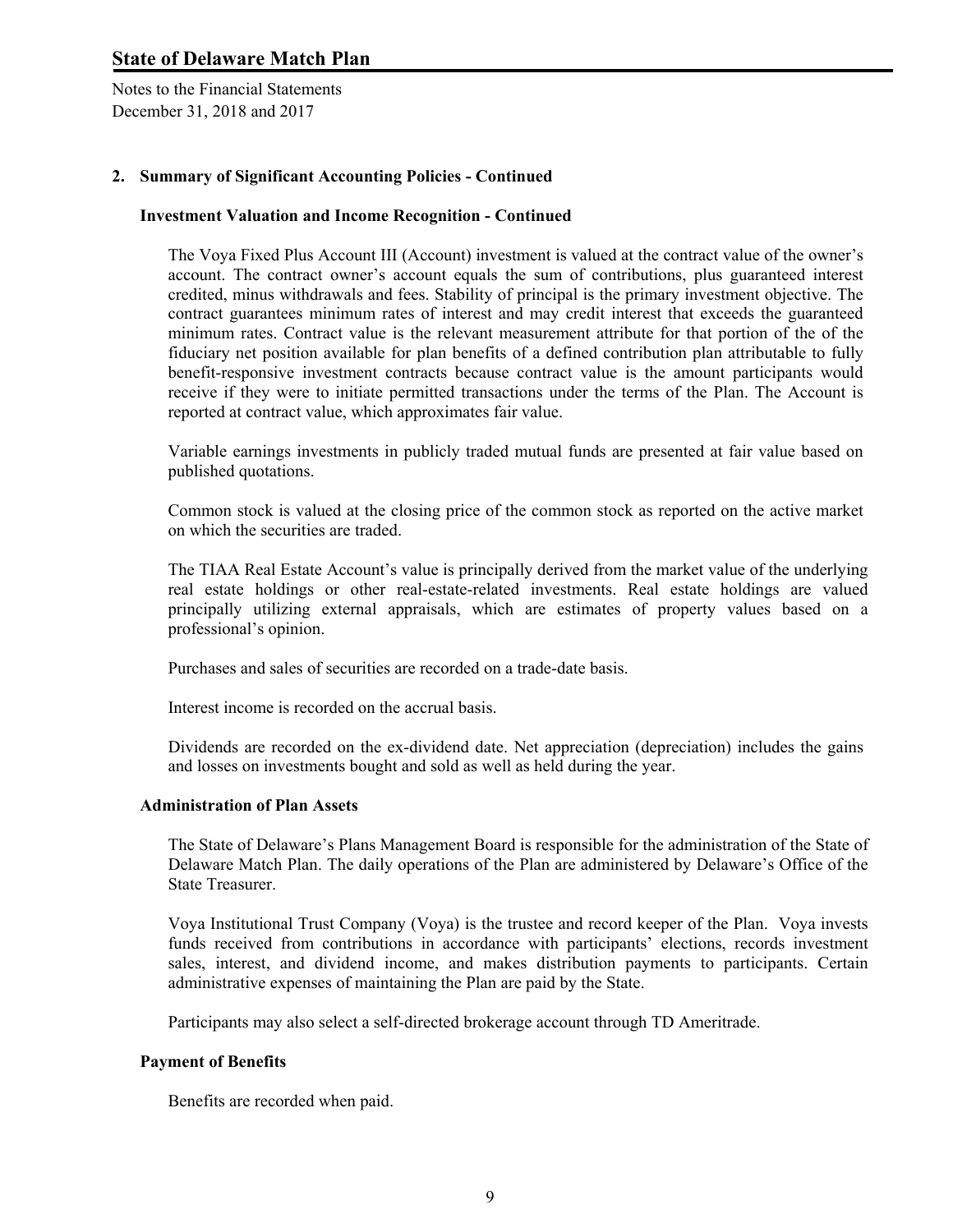Notes to the Financial Statements December 31, 2018 and 2017

# **2. Summary of Significant Accounting Policies - Continued**

## **Administrative Expenses**

Certain expenses of maintaining the Plan are paid by the Plan, unless otherwise paid by the State. Expenses paid by the State are excluded from these financial statements. Costs associated with participant-initiated transactions are paid by the respective participants' accounts. Some administrative expenses are paid from the Plan.

Voya charges the Plan a .08% asset-based fee. The Office of the State of Delaware Treasurer ("OST") charges the Plan a .05% oversight fee for certain administrative functions that it performs. These fees from participant accounts are received into a Recordkeeping Expense Account and paid out to various vendors for retirement plan consultant, legal, accounting, OST administrative, and other fees. The .05% oversight fee is reviewed periodically by the OST and may be adjusted based on actual expense results.

# **Subsequent Events**

The Plan has evaluated subsequent events for recognition or disclosure through the date the financial statements were available to be issued.

### **3. Related-Party Transactions**

Two State of Delaware employees are required to serve on the Plans Management Board. One state employee representative must be eligible to participate in the Plan.

Certain investments of the Plan are managed by the trustee, and therefore, these transactions qualify as party-in-interest transactions.

Certain administrative functions of the Plan are performed by officers or employees of the State. Certain State employee salaries are paid out of plan assets.

# **4. Plan Termination**

Although it has not expressed any intent to do so, the State of Delaware General Assembly may amend the Code or the Plans Management Board, through authority given to it by the Code has the right at any time to terminate the Plan. As described in Note 1 in the General section, the Plans Management Board has charged the Office of the State Treasurer with daily administration and to carry out resolutions of the Plans Management Board.

# **5. Tax Status**

The Internal Revenue Service ("IRS") has determined and informed the State by a letter dated March 6, 2013, that the Plan and related trust, as then designed, were designed in accordance with applicable sections of the IRC. The Plan has since been restated effective January 1, 2017. The State believes that the Plan is designed and is currently being operated in compliance with the applicable requirements of the IRC and therefore believes that the Plan is qualified and the related trust is tax exempt.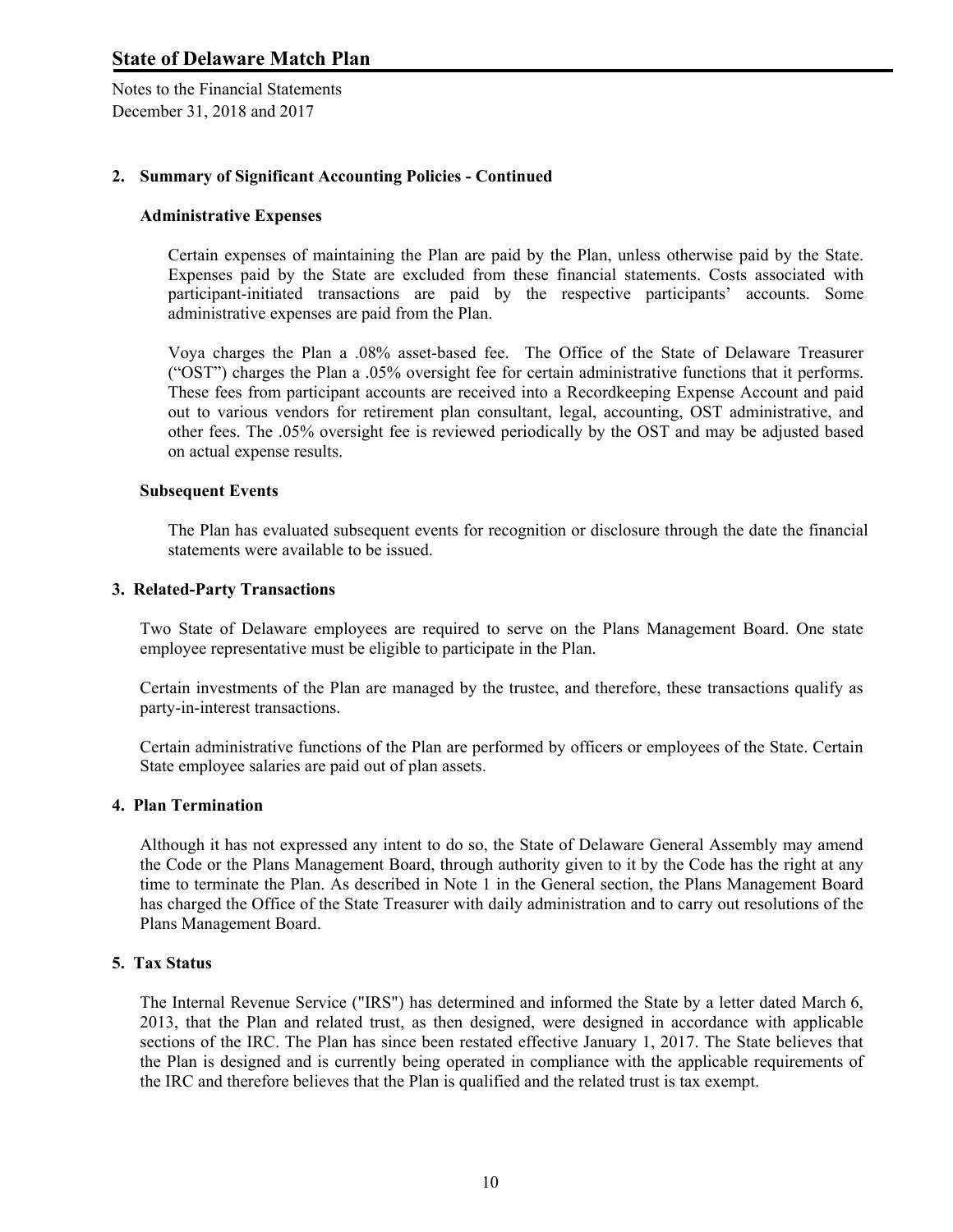# **6. Risks and Uncertainties**

The Plan invests in various investment securities. Investment securities are exposed to various risks, such as interest rate, market, and credit risks. Due to the level of risk associated with certain investment securities, it is at least reasonably possible that changes in the values of investment securities will occur in the near term and that such changes could materially affect participants' account balances and the amounts reported in the statements of fiduciary net position.

Credit risk is the risk that the Plan will lose money because of the default of the security of the issuer or investment counterparty. The underlying funds are unrated.

Concentration of credit risk is the risk of loss attributed to the magnitude of the Plan's investment in a single issuer. The Plan's investments are held in custody by Voya Institutional Trust Company and TD Ameritrade self-directed brokerage account. The concentration of investments is determined by the participants' elections to invest in the available investment options as selected by the Plans Management Board. The investments that exceed 5% are identified in Note 7.

Custodial credit risk is the risk that, in the event of a failure of the counterparty, the Plan would not be able to recover the value of its deposits, investments, or collateral securities that were in the possession of an outside party. Investment securities are exposed to custodial credit risk if they are uninsured or not registered in the name of the Plan and are held by either the counterparty or the counterparty's trust department or agent, but not in the Plan's name. Investments are held in a trust account for the benefit of the Plan. As a result, the investments of the Plan are not exposed to custodial credit risk.

Interest rate risk is the risk that changes in interest rates will adversely affect the value of an investment. The Plan invests in mutual funds, including debt-based mutual funds. Such funds are subject to interest rate risk; funds holding bonds with longer maturities are more subject to this risk than funds holding bonds with shorter maturities.

Foreign currency risk is the risk that changes in exchange rates will adversely affect the fair value of the investment. The Plan allows mutual fund investments in countries outside the United States. The fair value of these investments was \$66,189 and \$42,778 as of December 31, 2018 and 2017, respectively. The individual funds are identified in Note 7.

# **7. Investments**

Delaware Code Title 29 Section 6057 outlines the types of allowable investments of the Plan. The Plans Management Board has overall responsibility for ensuring the assets of the Plan are in compliance with all applicable laws governing the operation of the Plan and establishing the related investment guidelines and policies. These investments include the following:

- Savings accounts in federally insured banking institutions.
- United States government bonds or debt instruments.
- Life insurance and annuity contracts, provided the companies offering such contracts are subject to regulation by the Insurance Commissioner of the State.
- Investment funds registered under the Investment Company Act of 1940.
- Securities which are traded on the New York Exchange National Association of Securities Dealers Automated Quotations (NASDAQ) and American Stock Exchange.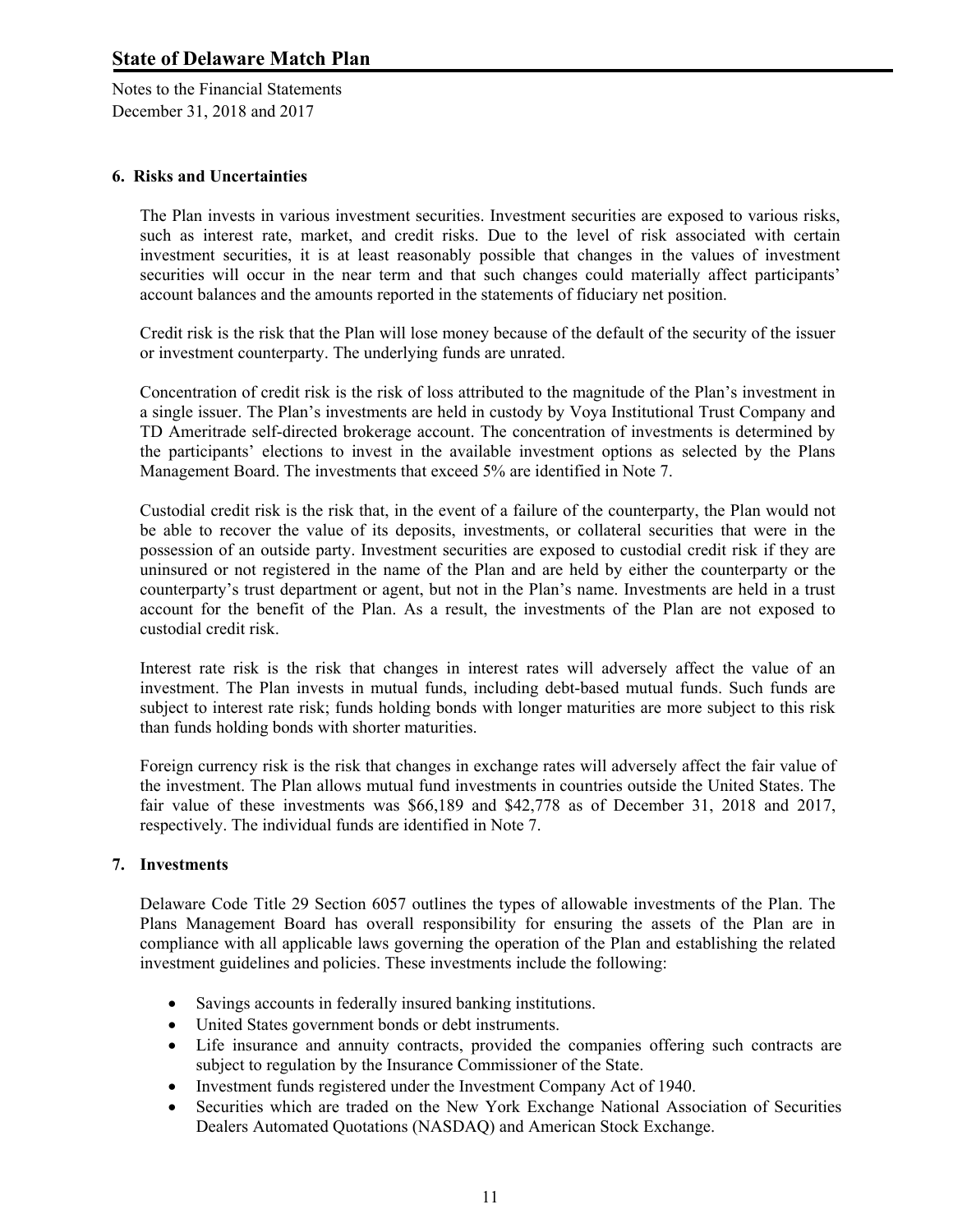# **7. Investments - Continued**

The Plans Management Board has overall responsibility for ensuring the assets of the Plan are in compliance with all applicable laws governing the operation of the Plan and establishing the related investment guidelines and policies.

Effective September 5, 2018, the Plans Management Board approved an Investment Policy Statement to guide decision-making related to the selection, monitoring and removal of investment options and other matters.

# **Fair Value Measurements**

The Plan categorizes its fair value measurements within the fair value hierarchy established by generally accepted accounting principles. The hierarchy is based on the valuation inputs used to measure the fair value of the asset and give the highest priority to unadjusted quoted prices in active markets for identical assets or liabilities (Level 1 measurements) and the lowest priority to unobservable inputs (Level 3 measurements).

*Level 1* - Unadjusted quoted prices for identical instruments in active markets.

*Level 2* - Quoted prices for similar instruments in active markets; quoted prices for identical or similar instruments in markets that are not active; and model-derived valuations in which all significant inputs are observable.

*Level 3* - Valuations derived from valuation techniques in which significant inputs are unobservable.

The categorization of investments within hierarchy is based upon the pricing transparency of the instrument and should not be perceived as the particular investment's risk.

The Plan has the following fair value measurement as of December 31, 2018 and 2017:

|                                  | 2018                 |                                                                                                                                                       |                                           |                                                    |  |
|----------------------------------|----------------------|-------------------------------------------------------------------------------------------------------------------------------------------------------|-------------------------------------------|----------------------------------------------------|--|
|                                  | December 31.<br>2018 | <b>Quoted Prices</b><br>Significant<br>in Active<br>Other<br>Markets for<br>Observable<br><b>Identical Assets</b><br>Inputs<br>(Level 2)<br>(Level 1) |                                           | Significant<br>Unobservable<br>Inputs<br>(Level 3) |  |
| Interest-Bearing Cash            | S.<br>123,836        | S<br>123,836                                                                                                                                          | <sup>\$</sup>                             | <sup>\$</sup>                                      |  |
| Registered Investment Companies  | 19,749,625           | 19,749,625                                                                                                                                            |                                           |                                                    |  |
| Pooled Separate Account          | 33,834               | 33,834                                                                                                                                                |                                           |                                                    |  |
| Self-Directed Brokerage Accounts | 94,689               | 94,689                                                                                                                                                |                                           |                                                    |  |
| Total Investments, at Fair Value | \$20,001,984         | \$ 20,001,984                                                                                                                                         | <sup>\$</sup><br>$\overline{\phantom{0}}$ | -S                                                 |  |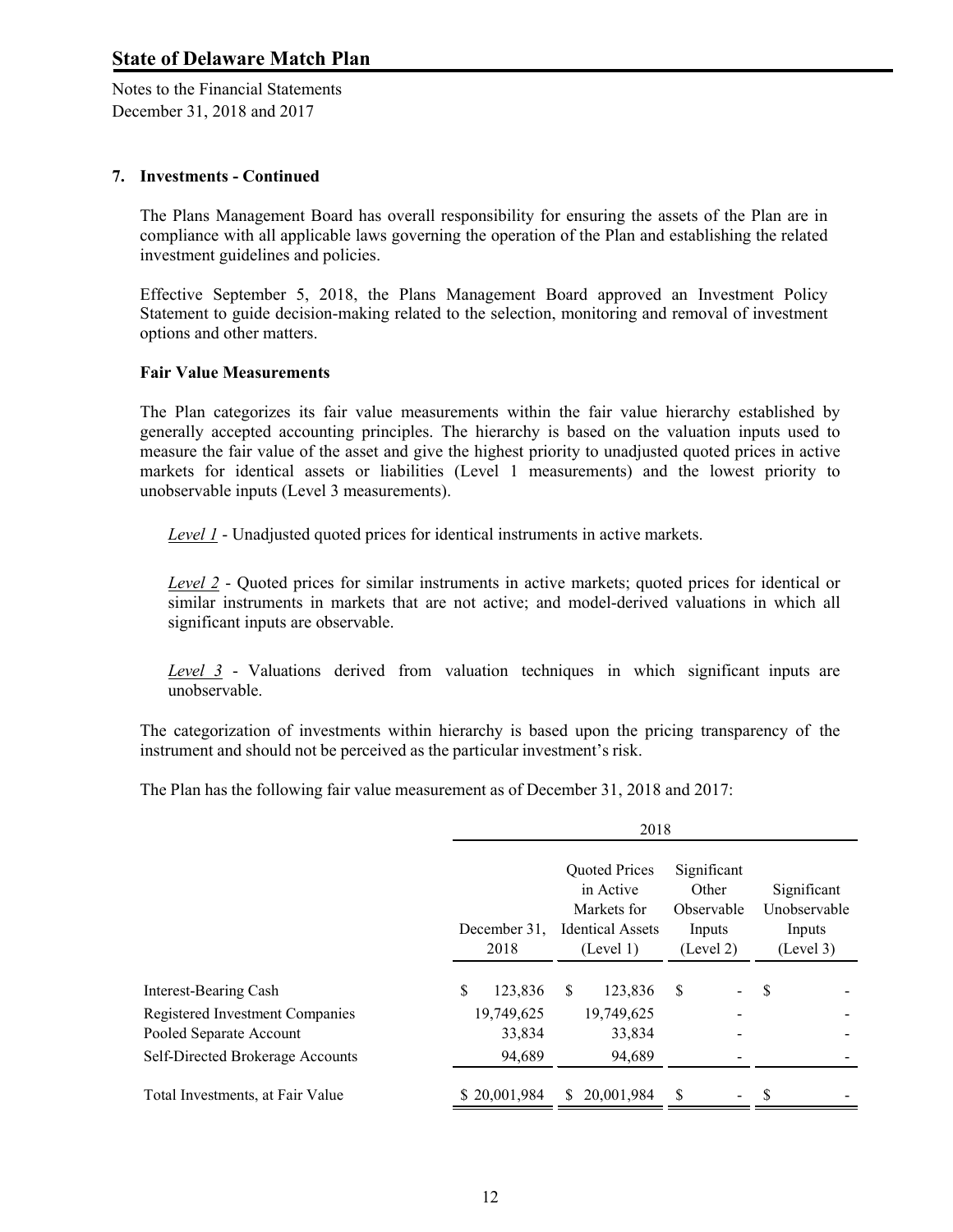Notes to the Financial Statements December 31, 2018 and 2017

# **7. Investments - Continued**

# **Fair Value Measurements - Continued**

|                                  | 2017                 |                                                                                          |                                                           |                                                    |  |
|----------------------------------|----------------------|------------------------------------------------------------------------------------------|-----------------------------------------------------------|----------------------------------------------------|--|
|                                  | December 31,<br>2017 | <b>Quoted Prices</b><br>in Active<br>Markets for<br><b>Identical Assets</b><br>(Level 1) | Significant<br>Other<br>Observable<br>Inputs<br>(Level 2) | Significant<br>Unobservable<br>Inputs<br>(Level 3) |  |
| Interest-Bearing Cash            | \$<br>101,010        | S<br>101,010                                                                             | <sup>\$</sup>                                             | -S                                                 |  |
| Registered Investment Companies  | 21,789,268           | 21,789,268                                                                               |                                                           |                                                    |  |
| Pooled Separate Account          | 42,317               | 42,317                                                                                   |                                                           |                                                    |  |
| Self-Directed Brokerage Accounts | 83,870               | 83,870                                                                                   |                                                           |                                                    |  |
| Total Investments, at Fair Value | \$22,016,465         | 22,016,465<br>S.                                                                         | S.                                                        |                                                    |  |

Pursuant to Subtopic 810-10, the 2017 statements reported pooled separate accounts using NAV (or its equivalent) as a practical expedient and did not classify them within the fair value hierarchy. However, in connection with the FASB's revised definition of readily determinable fair value promulgated by ASU 2015-10 technical corrections, the pooled separate accounts were subsequently deemed to have readily determinable fair values and were reclassified to level 1 in accordance with their corresponding classifications for 2018.

The Plan's investments (including gains and losses on investments bought, sold, as well as held during the year) appreciated (depreciated) in value by (\$1,713,907) and \$2,655,776 during 2018 and 2017, respectively.

# **Fully Benefit-Responsive Investment Contracts**

The Plan holds a traditional fully benefit-responsive investment contract with Voya Retirement Insurance and Annuity Company (VRIAC). VRIAC maintains the contributions in a general account. The account is credited with earnings on the underlying investments and charged for participant withdrawals and administrative expenses. Because the investment contract meets the criteria to be considered fully benefit-responsive, contract value is the relevant measurement attribute for that portion of the net assets available for benefits attributable to the investment contract. The investment contract is presented on the face of the statements of net assets available for benefits at contract value. Contract value, as reported by VRIAC, represents contributions made under the contract, plus earnings, less participant withdrawals and administrative expenses. Participants may ordinarily direct the withdrawal or transfer of all or a portion of their investments at contract value. Transfers from the contract will be subject to either percentage limit restrictions or equity wash restrictions. Withdrawals are allowed to pay benefits to participants at any time.

The contract value of the investment contract as of December 31, 2018 and 2017, was \$212,602 and \$190,282, respectively. The investment contract issuer is contractually obligated to repay the principal and a specified interest rate that is guaranteed to the Plan. The crediting interest rate is based on a formula established by the contract issuer, but may not be less than 1%. Such interest rates are reviewed on an annual basis for resetting.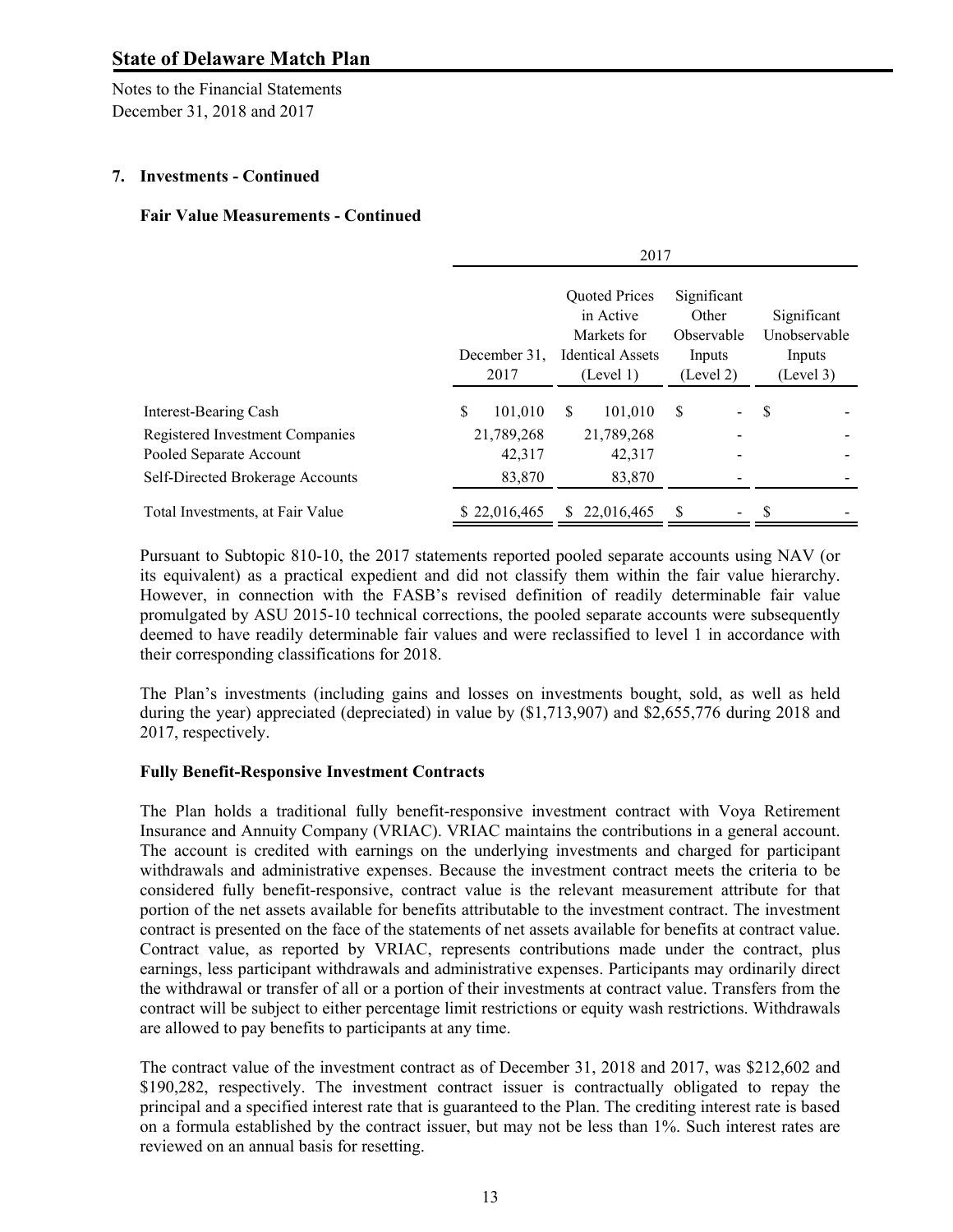# **7. Investments - Continued**

# **Fully Benefit-Responsive Investment Contracts - Continued**

Certain events limit the Plan's ability to transact at contract value with the issuer. Such events include the following: (a) amendments to the plan documents (including complete or partial plan termination or merger with another plan), (b) changes to the Plan's prohibition on competing investment options or deletion of equity wash provisions, (c) bankruptcy of the plan sponsor or other plan sponsor events (for example, divestitures or spin-offs of a subsidiary) that cause a significant withdrawal from the Plan, or (d) the failure of the trust to qualify for exemption from federal income taxes or any required prohibited transaction exemption under ERISA.

Furthermore, certain events would allow the issuer to terminate the contract with the Plan and settle at an amount different from contract value. Examples of such events include (a) an uncured breach of the Plan's investment guidelines, (b) a material amendment to the contract without the issuer's consent, (c) a violation of a material obligation under the contract, or (d) a material misrepresentation.

The State does not believe that any events that would limit the Plan's ability to transact at contract value with the plan participants or the issuer are probable of occurring.

The fair or contract value of investments held by the Plan at December 31, 2018 and 2017 was as follows:

|                                            | <b>Fair or Contract Value</b> |           |        |    |           |        |
|--------------------------------------------|-------------------------------|-----------|--------|----|-----------|--------|
|                                            |                               | 2018      |        |    | 2017      |        |
| <b>Voya Variable Earnings Investments:</b> |                               |           |        |    |           |        |
| American Funds 2010 Target Date            | \$                            | 757,432   |        | \$ | 879,637   |        |
| American Funds 2015 Target Date            |                               | 1,230,076 | ∗      |    | 1,600,455 | *      |
| American Funds 2020 Target Date            |                               | 2,807,555 | $\ast$ |    | 3,190,670 | *      |
| American Funds 2025 Target Date            |                               | 3,873,086 | ∗      |    | 4,263,815 | $\ast$ |
| American Funds 2030 Target Date            |                               | 3,525,648 | ∗      |    | 3,877,429 | $\ast$ |
| American Funds 2035 Target Date            |                               | 3,087,113 | $\ast$ |    | 3,363,880 | $\ast$ |
| American Funds 2040 Target Date            |                               | 1,765,473 | $\ast$ |    | 1,928,887 | $\ast$ |
| American Funds 2045 Target Date            |                               | 798,098   |        |    | 860,216   |        |
| American Funds 2050 Target Date            |                               | 110,638   |        |    | 131,310   |        |
| American Funds 2055 Target Date            |                               | 13,114    |        |    | 7,914     |        |
| American Funds 2060 Target Date            |                               | 23,554    |        |    | 25,005    |        |
| American Funds Washington Mutual           |                               | 120,627   |        |    | 114,343   |        |
| Clearbridge Mid Cap Growth                 |                               | 30,484    |        |    | 29,802    |        |
| JP Morgan U.S. Small Company               |                               | 59,330    |        |    | 55,770    |        |
| Lazard International Equity                |                               | 40,902    | **     |    | 27,277    | $***$  |
| PIMCO Total Return                         |                               | 61,879    |        |    | 48,152    |        |
| T. Rowe Price Blue Chip Growth             |                               | 331,274   |        |    | 226,092   |        |
| Templeton Global Bond                      |                               | 25,287    | **     |    | 15,501    | $***$  |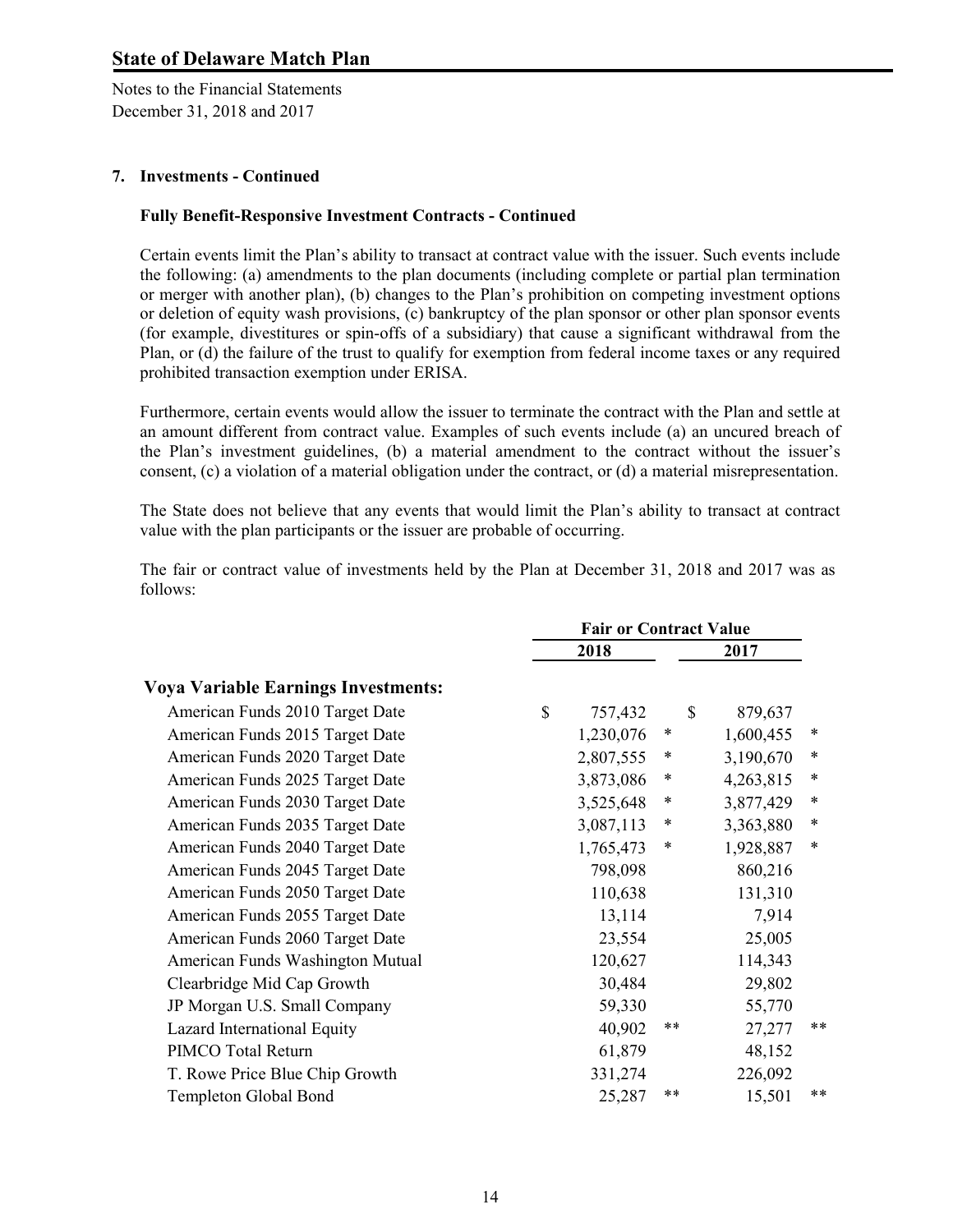Notes to the Financial Statements December 31, 2018 and 2017

# **7. Investments - Continued**

# **Fully Benefit-Responsive Investment Contracts - Continued**

|                                                        | <b>Fair or Contract Value</b> |            |    |              |
|--------------------------------------------------------|-------------------------------|------------|----|--------------|
|                                                        | 2018                          |            |    | 2017         |
| <b>Voya Variable Earnings Investments - Continued:</b> |                               |            |    |              |
| Vanguard 500 Index                                     | S                             |            | \$ | 662,190      |
| Vanguard Extended Market Index                         |                               | 147,234    |    | 170,810      |
| Vanguard Federal Money Market                          |                               | 123,836    |    | 101,010      |
| Vanguard Intermediate Term Bond Index                  |                               | 153,694    |    | 156,678      |
| Vanguard Institutional Index                           |                               | 669,674    |    |              |
| Vanguard Total Stock Index                             |                               | 117,453    |    | 153,435      |
| <b>TIAA Real Estate Securities</b>                     |                               | 33,834     |    | 42,317       |
| Voya Fixed Plus Account III (Contract Value)           |                               | 212,602    |    | 190,282      |
| TD Ameritrade Self Directed Brokerage Account          |                               | 94,689     |    | 83,870       |
|                                                        | S                             | 20,214,586 |    | 22, 206, 747 |

\* Represents Investments Greater than 5% of Net Position

\*\* Represents Investments in Foreign Securities

# **8. Plan Restatement**

Effective January 1, 2017, the Plan was amended and restated to comply with certain regulatory changes and to make administrative changes to the Plan including to clarify that effective July 1, 2008 no matching contributions will be made to the Plan.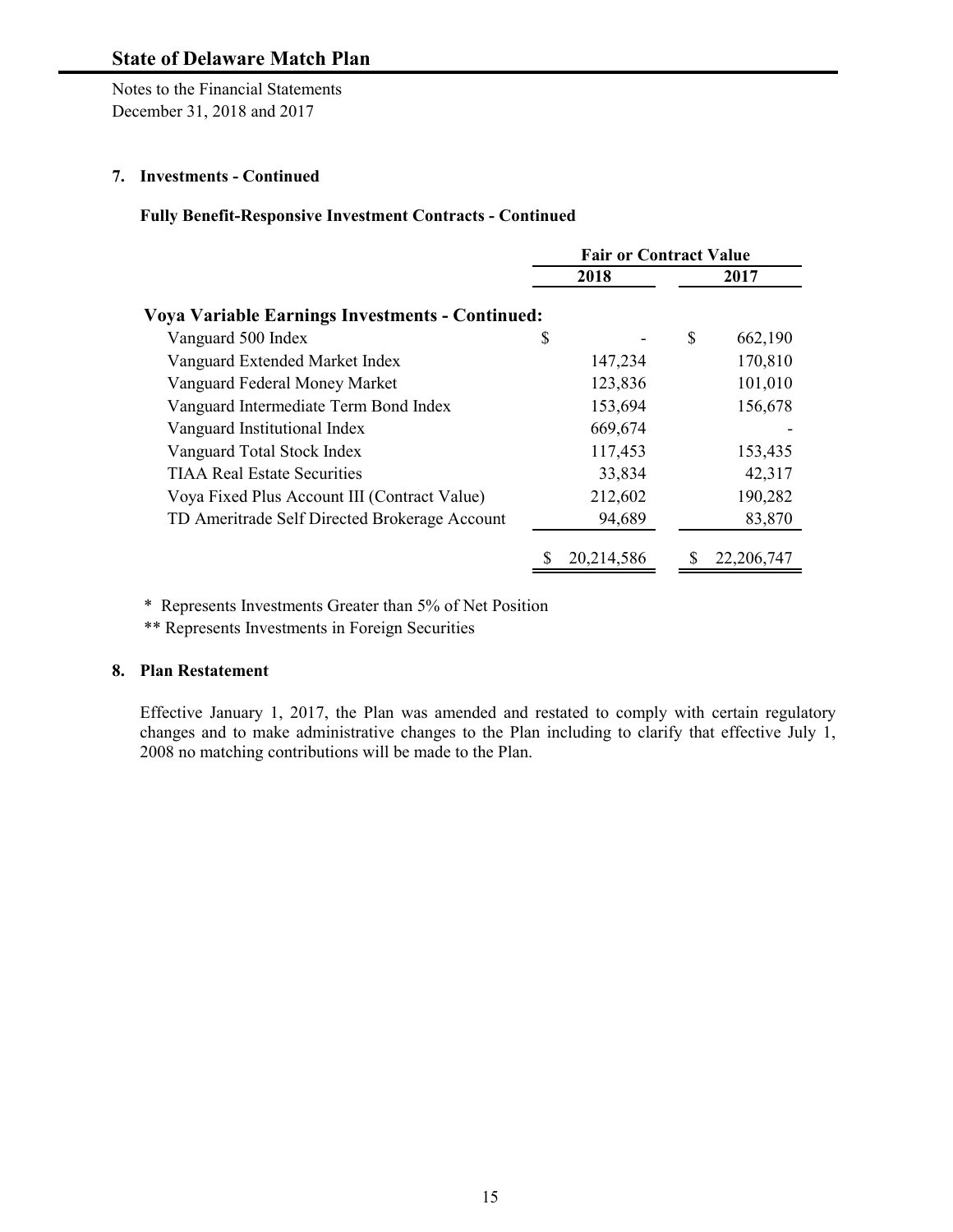

**BELFINT . LYONS . SHUMAN Certified Public Accountants** 

#### www.belfint.com

*Independent Auditors' Report on Internal Control over Financial Reporting and on Compliance and Other Matters Based on an Audit of Financial Statements Performed in Accordance with Government Auditing Standards* 

To the Plans Management Board State of Delaware Match Plan Dover, Delaware

We have audited, in accordance with the auditing standards generally accepted in the United States of America and the standards applicable to financial audits contained in *Government Auditing Standards* issued by the Comptroller General of the United States, the financial statements of State of Delaware Match Plan (Plan) as of and for the years ended December 31, 2018 and 2017, and the related notes to the financial statements, which collectively comprise the Plan's basic financial statements, and have issued our report thereon dated July 17, 2019.

#### *Internal Control Over Financial Reporting*

In planning and performing our audit of the financial statements, we considered the Plan's internal control over financial reporting (internal control) to determine the audit procedures that are appropriate in the circumstances for the purpose of expressing an opinion on the financial statements, but not for the purpose of expressing an opinion on the effectiveness of the Plan's internal control. Accordingly, we do not express an opinion on the effectiveness of the Plan's internal control.

A *deficiency in internal control* exists when the design or operation of a control does not allow management or employees, in the normal course of performing their assigned functions, to prevent, or detect and correct, misstatements on a timely basis. A *material weakness* is a deficiency, or a combination of deficiencies, in internal control such that there is a reasonable possibility that a material misstatement of the Plan's financial statements will not be prevented, or detected and corrected on a timely basis. A *significant deficienc*y is a deficiency, or a combination of deficiencies, in internal control that is less severe than a material weakness, yet important enough to merit attention by those charged with governance.

Our consideration of internal control was for the limited purpose described in the first paragraph of this section and was not designed to identify all deficiencies in internal control that might be material weaknesses or significant deficiencies. Given these limitations, during our audit we did not identify any deficiencies in internal control that we consider to be material weaknesses. However, material weaknesses may exist that have not been identified.

1011 Centre Road • Suite 310 | Wilmington • DE 19805 | Phone: 302.225.0600 | Fax: 302.225.0625